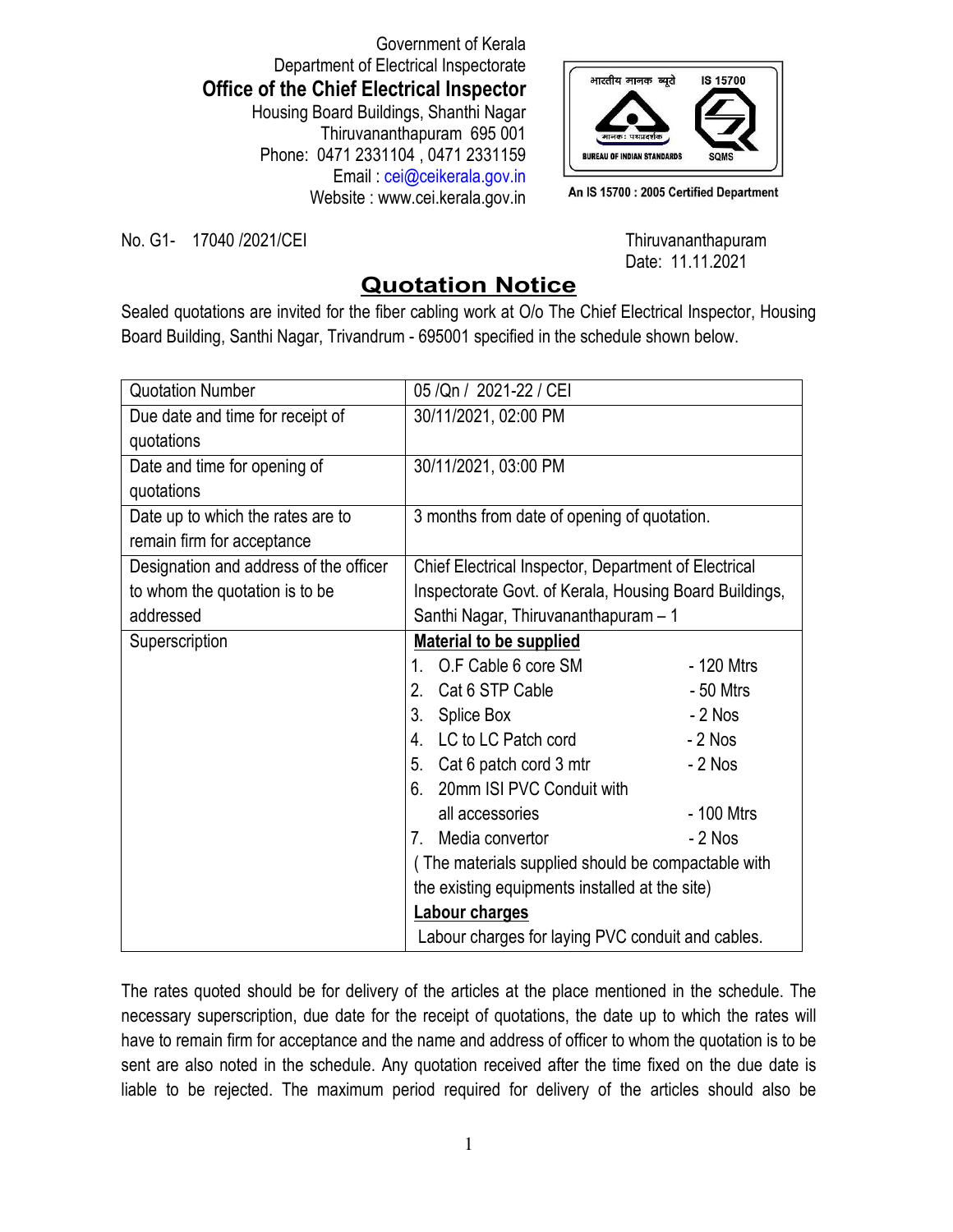mentioned. Quotations not stipulating period of firmness and with price variation clause and/or 'subject to prior sale' condition are liable to be rejected.

The acceptance of the quotations will be subject to the following conditions:

1. Withdrawal from the quotation after it is accepted or failure to supply within a specified time or according to specifications will entail cancellation of the order and purchases being made at the offerer's expenses from elsewhere, any loss incurred thereby being payable by the defaulting party. In such an event the Government reserves also the right to remove the defaulter's name from the list of Government suppliers permanently or for a specified number of years.

2. No representation for enhancement of price once accepted will be considered during the currency of the contract.

3. Any attempt on the part of tenderers or their agents to influence the Officers concerned in their favour by personal canvassing will disqualify the tenderers.

4. If any license or permit is required, tenderers must specify in their quotation and also state the authority to whom application is to be made.

5. In cases where a successful tenderer, after having made partial supplies fails to fulfill the contracts in full, all or any of the materials not supplied may, at the discretion of the Purchasing Officer be purchased by means of another tender/quotation or by negotiation or from the next higher tenderer who had offered to supply already and the loss, if any, caused to the Government shall thereby together with such sums as may be fixed by the Government towards damages be recovered from the defaulting tenderer.

6. Even in cases where no alternate purchases are arranged for the materials not supplied, the proportionate portion of the security deposit based on the cost of the materials not supplied at the rate shown in the tender of the defaulter shall be forfeited and balance alone shall be refunded.

7. Any sum of money due and payable to the contractor (including Security Deposit returnable to him) under this contract may be appropriated by the Purchasing Officer or Government or any other person authorized by Government and set-off against any claim of the Purchasing Officer or Government for the payment of a sum of money arising out of or under any other contract made by the contractor with the Purchasing officer or Government or any other person authorized by Government.

8. The prices quoted should be inclusive of all taxes, duties, cesses, etc., which are or may become payable by the contractor under existing or future laws or rules of the country of origin/supply or delivery during the course of execution of the contract.

9. (a) Ordinarily payments will be made only after the supplies are actually verified and taken to stock but in exceptional cases, payments against satisfactory shipping documents including certificates of Insurance will be made up to 90 per cent of the value of the materials at the discretion of Government.